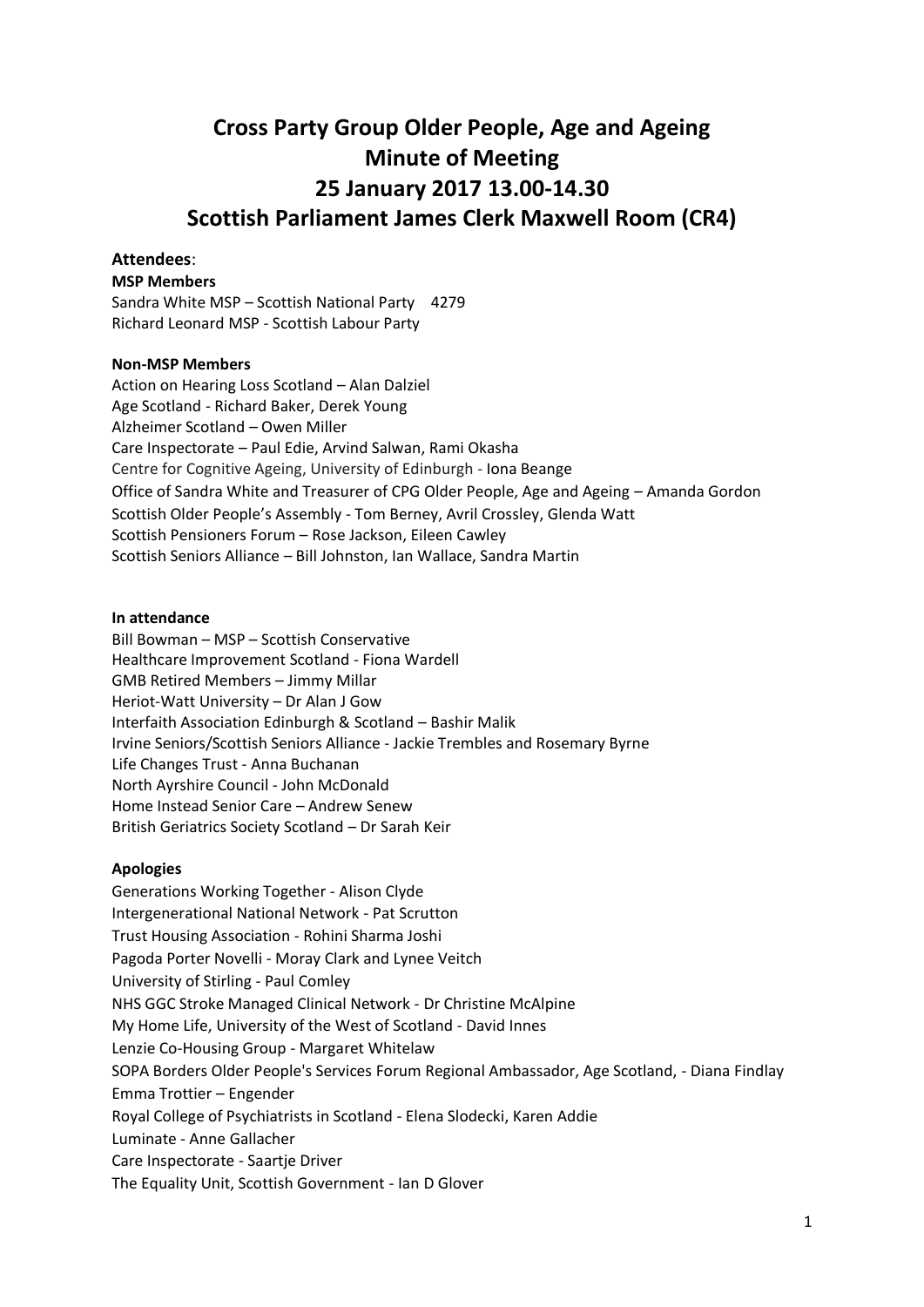# **1. Welcome**

Sandra White MSP welcomed everyone to the meeting.

# **2. Apologies and Introductions**

Apologies were noted and introductions invited.

# **3. Draft Minute of Meeting held on 26 October 2016 and Matters Arising**

Matters Arising

- Tom Berney referred to the good attendance at the Scottish Older People's Assembly on 25 November in the Debating Chamber and a meeting he attended regarding the ALLIANCE's consultation on Social Security in Scotland assessment process with marginalised groups.
- Bill Johnston requested feedback on Funeral Poverty. A review for Scottish Government'. Sandra White MSP replied that a number of meetings had been held on the subject but there was no conclusion to the work yet.
- James Miller asked if there was feedback from the Funeral Poverty Conference. Sandra White MSP replied that a summary of it and the consultation will be published on the Scottish Government website. http://www.gov.scot/Topics/People/fairerscotland/Social-Security/Resources/Publications

The draft minutes of the previous meeting were approved.

**4. Aims of Scotland's National Health and Social Care Standards - Rami Okasha, Executive Director of Strategy and Improvement, Care Inspectorate & Dr Fiona Wardell, Standards and Indicators Lead Healthcare Improvement Scotland**

Rami Okasha advised of the reasons for National Health and Social Care Standards, their link with existing standards and guidelines, human rights, outcomes, five principles and general standards which are applicable to all social care, health, social work, community justice, early learning and childcare. Rami also stated that the analysis of the consultation responses is underway and the final documentation will be released in the coming months.

Discussion followed on a variety of topics which are listed below;-

- ratio of care workers to people being cared for and the role of personal care assistants
- people being delayed in hospital and the difficulty obtaining care packages
- the perception that many social workers or others undertaking assessments are experiencing considerable work pressure
- the need for older person representation on all Integrated Joint Boards
- that some care is not regulated and the variable ways to monitor standards, and
- that some people with dementia are contributing to the care inspection teams

Further information can be found on the review of the standards at this website [http://hub.careinspectorate.com/knowledge/policy-and-legislation/policy-portals/national-care](http://hub.careinspectorate.com/knowledge/policy-and-legislation/policy-portals/national-care-standards-review/)[standards-review/](http://hub.careinspectorate.com/knowledge/policy-and-legislation/policy-portals/national-care-standards-review/)